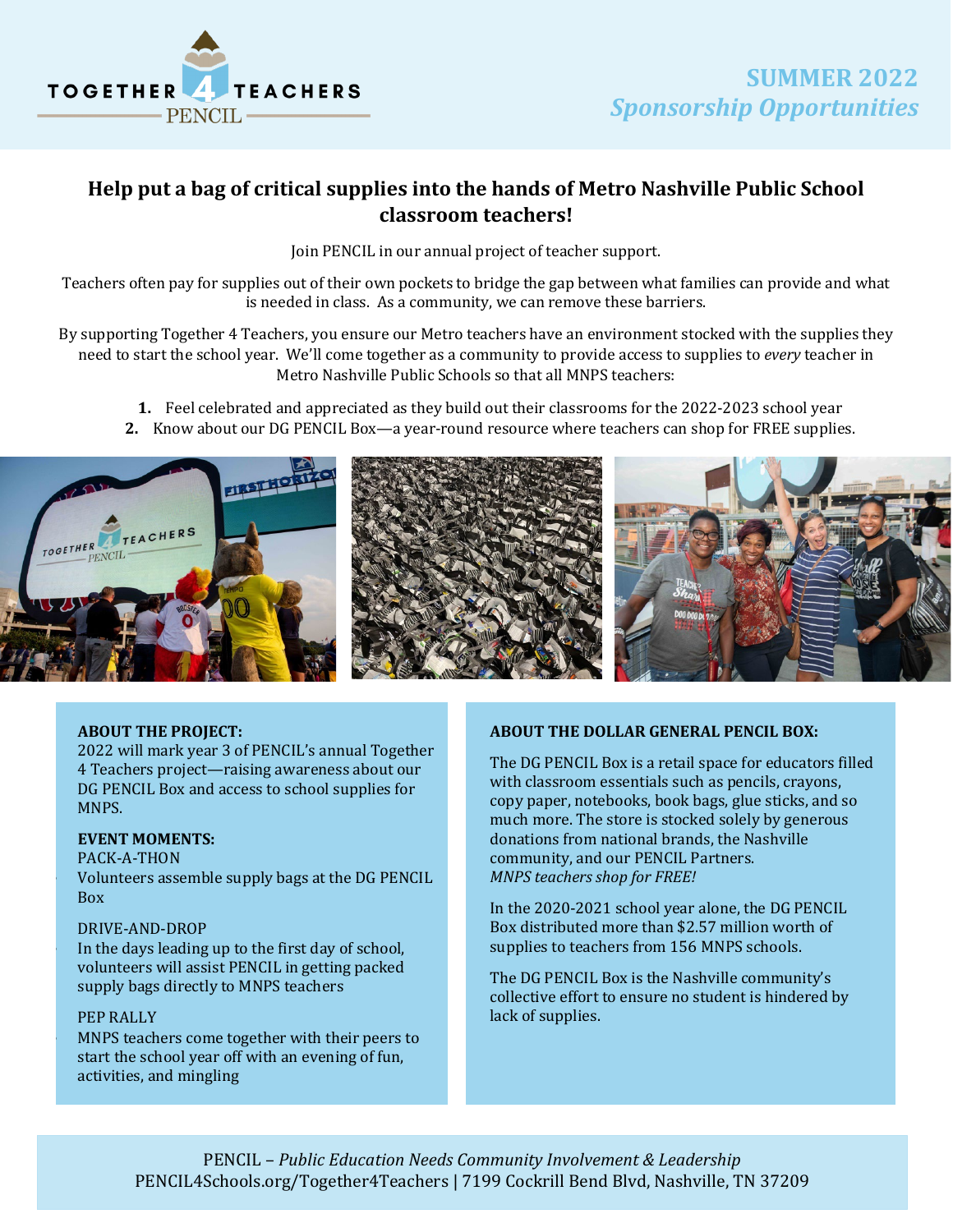

## **SUMMER 2022** *Sponsorship Opportunities*

## **SPONSORSHIP COMMITMENT FORM**

Thank you for your generous support of Together 4 Teachers and PENCIL's mission to link community resources to Metro Nashville Public Schools. Please indicate at which level you would like to participate and complete the billing information below. **For questions, please contact Jacki Artis at JArtis@PENCIL615.org or 678.428.3298.**

## **SPONSORSHIP OPPORTUNITIES**

*Deadline for logo to be included on bag is 3/31*

- Custom teacher bag delivery experience organized by PENCIL
- Opportunity to include (up to 2) agreed upon promotional materials inside of all teacher bags
- Priority listing in marketing materials
- Exclusive media opportunity

**LEAD SPONSOR | \$25,00***. 2 of 2 SOLD OUT*

• *All items in lower categories*

## **CHAMPION SPONSOR | \$10,000** *3 of 3 SOLD OUT*

*Deadline for logo to be included on bag is 3/31*

- Significant social media exposure
- First access to volunteer slots for packing event
- Opportunity to include (1) agreed upon promotional material inside of all teacher bags (*to PENCIL no later than 7/15*)
- Logo on teacher bags
- *All items in lower categories*

## **PACK-A-THON SPONSOR | \$7,500** *SOLD OUT*

- Signage and unique branding opportunity at packing event (*only this sponsor level*)
- 24 total reserved volunteer shifts (*only this sponsor level)*
- Opportunity to speak at packing event(*only this sponsor level)*
- Opportunity to include a small branded item in a portion of the bags (*to PENCIL no later than 7/15*)
- *All items in lower categories*

## **SUPPORTING SPONSOR | \$5,000**

- Logo on website
- Inclusion in press releases
- Listed as a Major Partner<br>• Optional photo opportuni
- Optional photo opportunity with feature in newsletter
- Inclusion in primary marketing materials
- *All items in lower categories*

## **TEACHER SUPPLY SPONSOR | \$1,000**

- Specific-choice school coverage
- Opportunity to deliver teacher bags to school of choice





## **ABOUT PENCIL:**

PENCIL partners with businesses, community groups, and other organizations to bridge the resource gaps in MNPS that directly impact dayto-day learning.

As a result, students engage with and learn from community members; schools and students benefit from long-term community relationships; all schools have the core supplies their teachers and students need; barriers to student attendance are removed.

## **OUR MISSION:**

Linking community resources to Nashville public schools to help young people achieve academic success and prepare for life.

#### **OUR VISION:**

PENCIL exists to create a world where MNPS students and teachers have equitable access to resources and opportunities, empowering students to succeed now and in the future. We will do this by creating a community that respects the unique perspectives and experiences of all stakeholders through proactive listening, continuous learning, and tireless advocacy for every student.

PENCIL – *Public Education Needs Community Involvement & Leadership* [PENCIL4Schools.org/Together4Teachers | 7199 Cockrill Bend Blvd, Nashville, TN 37209](https://pencil4schools.org/together4teachers/)